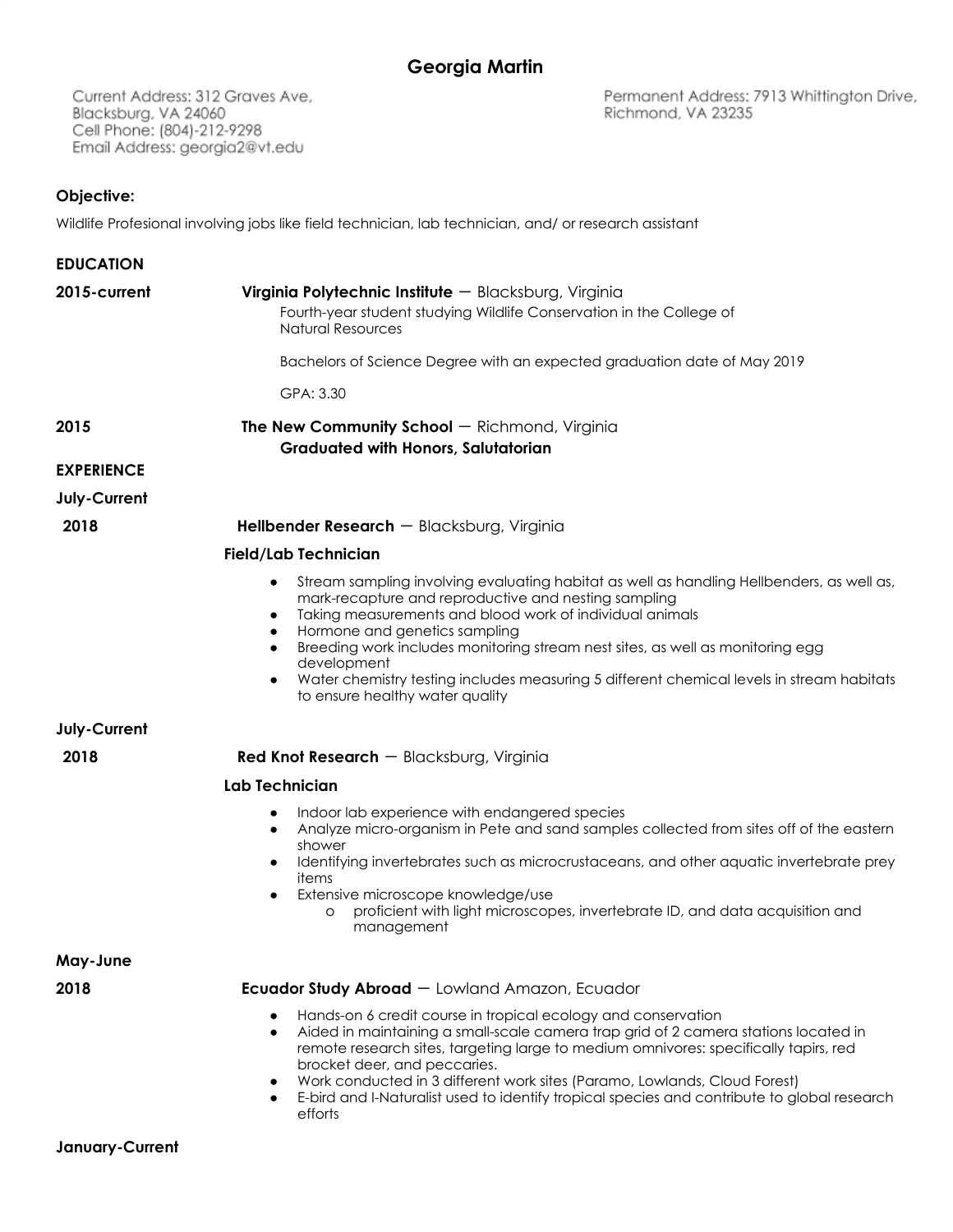### **2018 Venture Out at Virginia Tech** - Blacksburg, Virginia

### **Office/Program assistant leader**

- Outreach Program leader facilitating programs with objectives to connect mind and body
- Assistant trip leader for outdoor recreational programs
- Knowledge in outdoor recreation gear maintenance and repair
- Office assistant facilitating gear rentals and trip rentals along with maintaining gear and answering phone calls
- Retail and renting out outdoor recreation equipment

### **December-January**

#### **2017-2018 Belize Carnivore Project** - Mountain Pine Ridge Forest Reserve, Belize

### **Camera trap field assistant**

- Aided in maintaining a large scale camera trap grid of 50 camera stations spread at 3km intervals targeting large carnivores, specifically jaguars, pumas, ocelots
- Setting up and maintaining cameras by conducting checks every 10-12 days to ensure proper functioning, check batteries, change SD cards, and troubleshoot malfunctions
- Proficient with driving manual transmission vehicle to reach camera stations and conducted general maintenance on field vehicles.
- Collecting/Inputting data looking through pictures and imputing what was seen, when it was seen, and where.
- Lived in a remote setting in tight quarters with diverse field team, conducted field house chores including group food preparation and gear and equipment maintenance.
- Carnivor identification data aquisition and manegment

### **Summers 2011-2017 Passages Adventure Camp** - Richmond, Virginia

- Head counselor of kayaking site on the James River
- Managing large groups while working with kids
- Overseeing the staff and campers
- Operating company vehicles such as trailers and vans
- Guiding kayaking trips down the James River
- Teaching proper kayaking techniques to children 7 years or older

### **2014-2015 Joe's Inn** - Richmond, Virginia

- Worked as a hostess involving opening and closing down the restaurant
- Managing people and events (reservations and parties)

# **SKILLS**

### **Leadership:**

- Advertising and Fundraising Chair for The Virginia Tech Chapter of The Wildlife Society
- Education Chair for The Virginia Tech Chapter of The Wildlife Society
- President and treasurer of The Virginia Tech White Water Club
- President of The National Honor Society at The New Community School
- Kayaking guide on the James River

# **Related Experiences:**

- knowledge of species ID
- Experience with different field techniques
- Have knowledge about many different types of whitewater gear and climbing gear
- Guided kayaking/raft trips down the James River and the New River Gorge

# **Computer:**

- **●** Microsoft (Excel, Word, PowerPoint)
- **●** JMP
- **ERDAS**